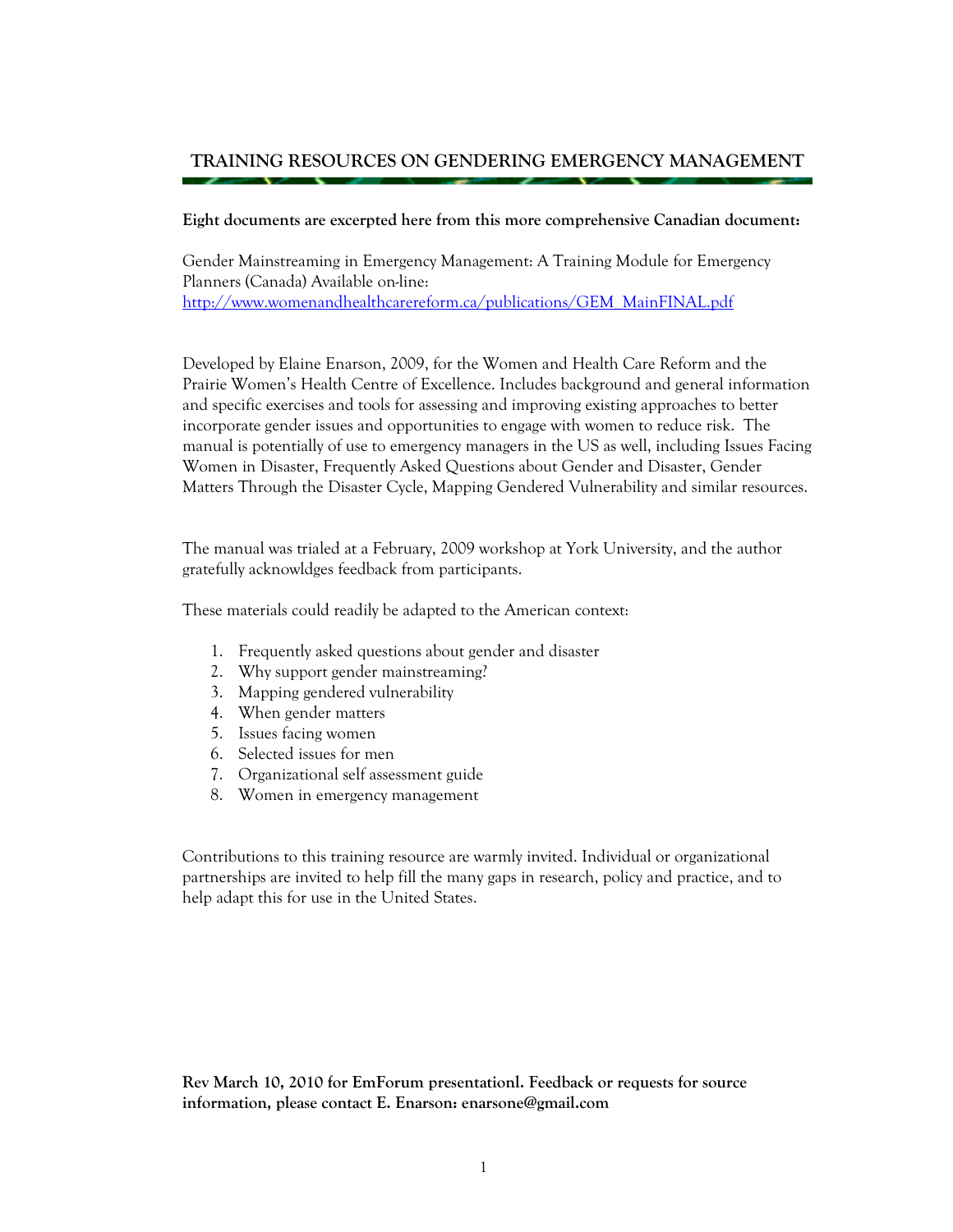# **Frequently Asked Questions about Gender and Disaster**

#### **Don't people's urgent survival needs come first?**

Of course. But women and men may not have identical needs. Gender-fair planning anticipates differing needs and capacities, and also the barriers or constraints often faced by women and girls in accessing resources.

Don't assume that gender doesn't matter. Ask the experts—local women and men themselves.

### **I'm not the gender expert on the team. Is this really my job?**

True, everyone is trained to use specific skills to help the team do its job. But everyone also represents your agency in the community and to stakeholders. To do your job effectively, you must know who is most hard-hit and what will—and will not—help them put their lives back together. Who is most prepared to help themselves and others, and how can they be supported?

#### **Not everyone agrees that gender matters in our work, even on our team—and what about our partners and volunteers? What can I do?**

It is good practice and agency policy to deliver services equitably, not a question of individual discretion. Check with the gender focal person in your office for advice.

### **Disasters don't single out women. Isn't this really all about one group's political agenda?**

Too often, measures targeting women are seen as "political" or "gendered" while other relief projects reaching only men are seen as serving "people" or "the community." Effective emergency planning that leaves women and men alike more prepared is really our goal.

### **When it comes to gender, aren't we imposing our own values?**

Respecting people's dignity and fundamental human rights in disasters is essential—and women's rights are human rights, too. Disasters can sometimes open up new opportunities for advancement or challenge old stereotypes and inequalities. Taking advantage of this potential to increase social justice is not cultural bias but good practice.

### **At a time like this, don't we need everyone pulling together? Why divide the community?**

Gender sensitivity means being inclusive, not divisive. Too often, the particular needs and capacities of girls and women are overlooked and only men speak for the family or community. Not talking about this is what really hurts in the long run.

### **I haven't noticed much difference—pretty much everyone needs the same things. Why look so hard for differences?**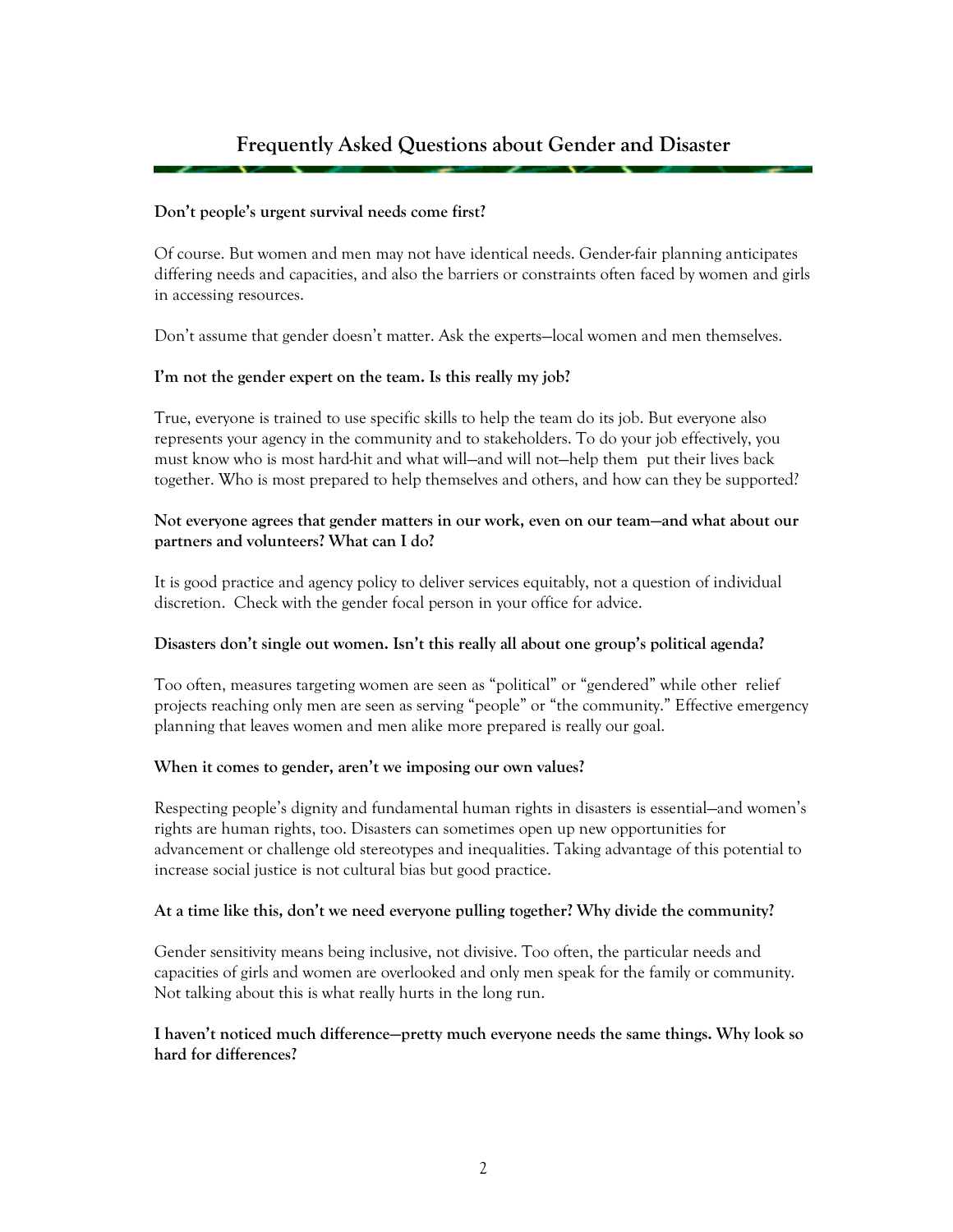Women and men, adults and children, generally do different things throughout the day and these differences can be life-saving or life-threatening. As outsiders these patterns may not be evident to us without talking with different groups of women and men. Ignoring gender differences in everyday life, and in periods of social crisis, doesn't make these patterns any less real or significant.

#### **Do we even agree on what "gender" is? How about gender equality?**

You're right, these terms often mean different things to different people. Here are some generally accepted working definitions:

Gender is not the same as "women" but refers to socially differences between women and men that are taught and learned in different places and times. *ender identities* are deeply held feelings about being masculine or feminine, and carry specific expectations about roles and behavior. Sexuality is one expression of gender.

*Gender relations* are society-wide connections and divisions between women and men prevalent at a particular historical moment in particular contexts. These social relationships between gender groups are maintained by power structures and manifest in the division of labor and other forms of interaction.

*Gender analysis* is a tool for reducing the social invisibility of girls and women. Key questions are asked and answered about the gender relations and the gendered division of labor. This approach also asks what constraints or barriers affect women's social status, physical integrity, and self determination.

*Practical and strategic gender needs* are related but distinct ways of thinking about gender in crisis. *Practical needs* refer to the need to restore the ability of girls and women to meet everyday gender roles and responsibilities, for example safe access to adequate food, clean water, fuel and fuel woods, reliable energy sources, health care for children, transportation and so forth. Longer-term s*trategic gender interests* can be undermined while meeting urgent post-disaster needs, for example through gender-blind projects controlled by men. Conversely, disaster recovery can meet the strategic interests of girls and women, for example by promoting equal wages and nontraditional skills training, protection of sustainable environmental livelihoods, freedom from gender-based violence, ensuring education and voluntary marriage and pregnancy for girls, participation in decision-making at all levels and so forth.

*Gender equity* refers to practices that promote fair treatment of women and men in the long run. This can be achieved without adopting identical approaches or distributing identical resources, recognizing that there are sex and gender-based differences between people, most evidently with respect to physical and reproductive difference.

*Gender equality* is the condition of social justice between women and men. Institutional structures and monitoring and accountability systems are in place to ensure that the conditions of everyday life promote the capacity of girls and women, equally with boys and men, to realize their fundamental human rights in safe and secure environments.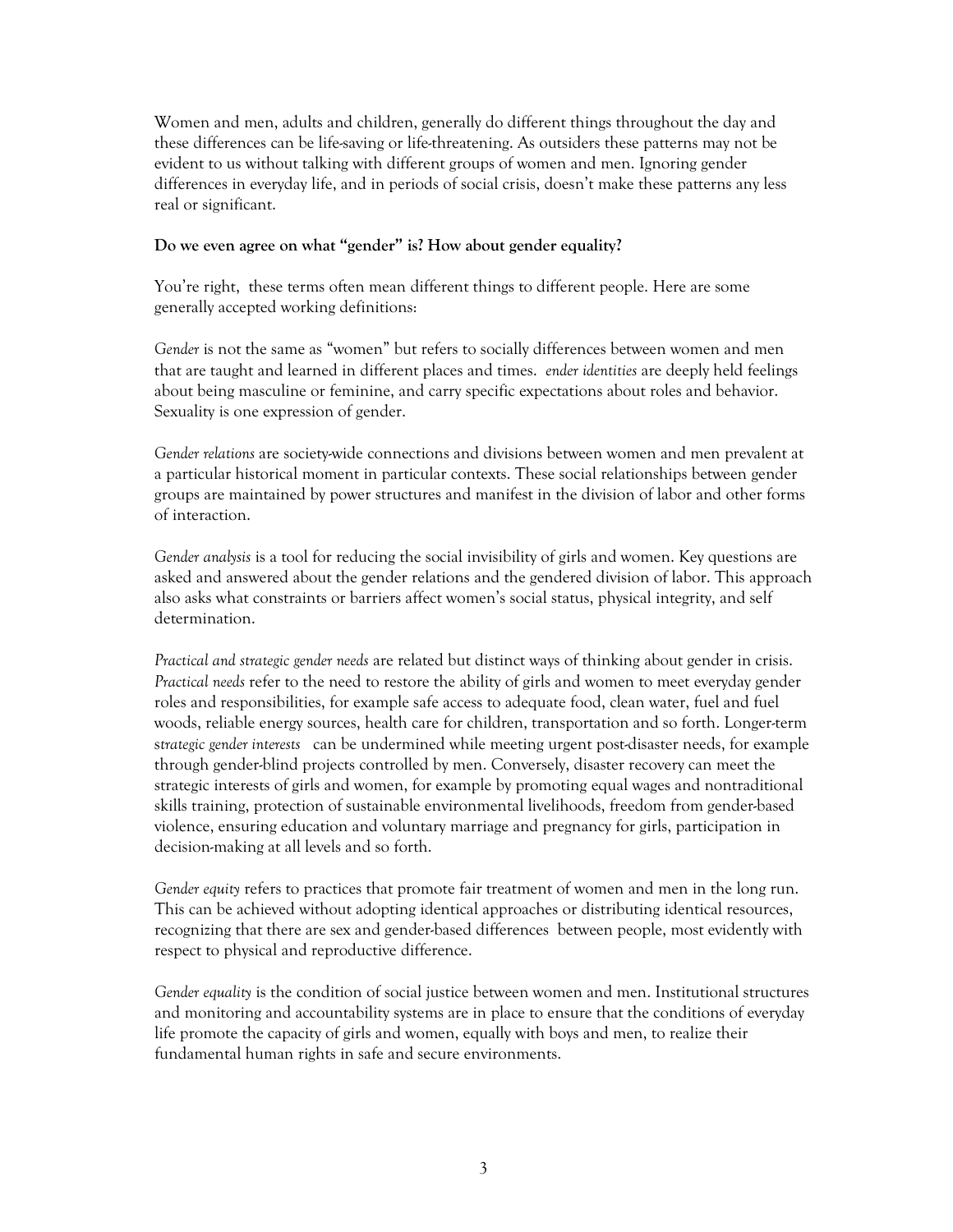# **Why Support Gender-Sensitive Emergency Planning?**

Budgetary constraints are real--can we afford to focus on gender? It's a question often asked. Gender responsive planning, in fact, adds value to the core functions of emergency planning and disaster management, maximizing effectiveness and community engagement. For example:

 $\triangleright$  Risk mapping should identify all subpopulations at risk:

Sex-specific data and community mapping that are participatory and based on community knowledge of culture and gender more accurately reflect vulnerabilities and capacities at the local level.

 $\triangleright$  Public participation in emergency planning must be as inclusive and meaningful as possible:

Community meetings planned for times and places that are realistic for women, and include child care, increase participation. Networking with women's and men's groups for information reaches additional subpopulations.

 $\triangleright$  Stakeholder groups should be diverse in order to fully engage all sectors of the community :

Women's groups are potential new community partners for local emergency managers, as are men's professional, sporting, and faith-based networks. These networks have resources and energy.

 $\triangleright$  Risk communication must reach those most in need of information and awareness:

Gendered messaging, images, language and distribution networks will reach more people more effectively and address gender norms that inform human decisions and actions.

 $\triangleright$  Preparedness information should be relevant to all social groups :

Identifying everyone's needs is important, e.g. health information for pregnant women or women of child-bearing age who may have concerns about heat hazards or possible exposure to hazardous materials.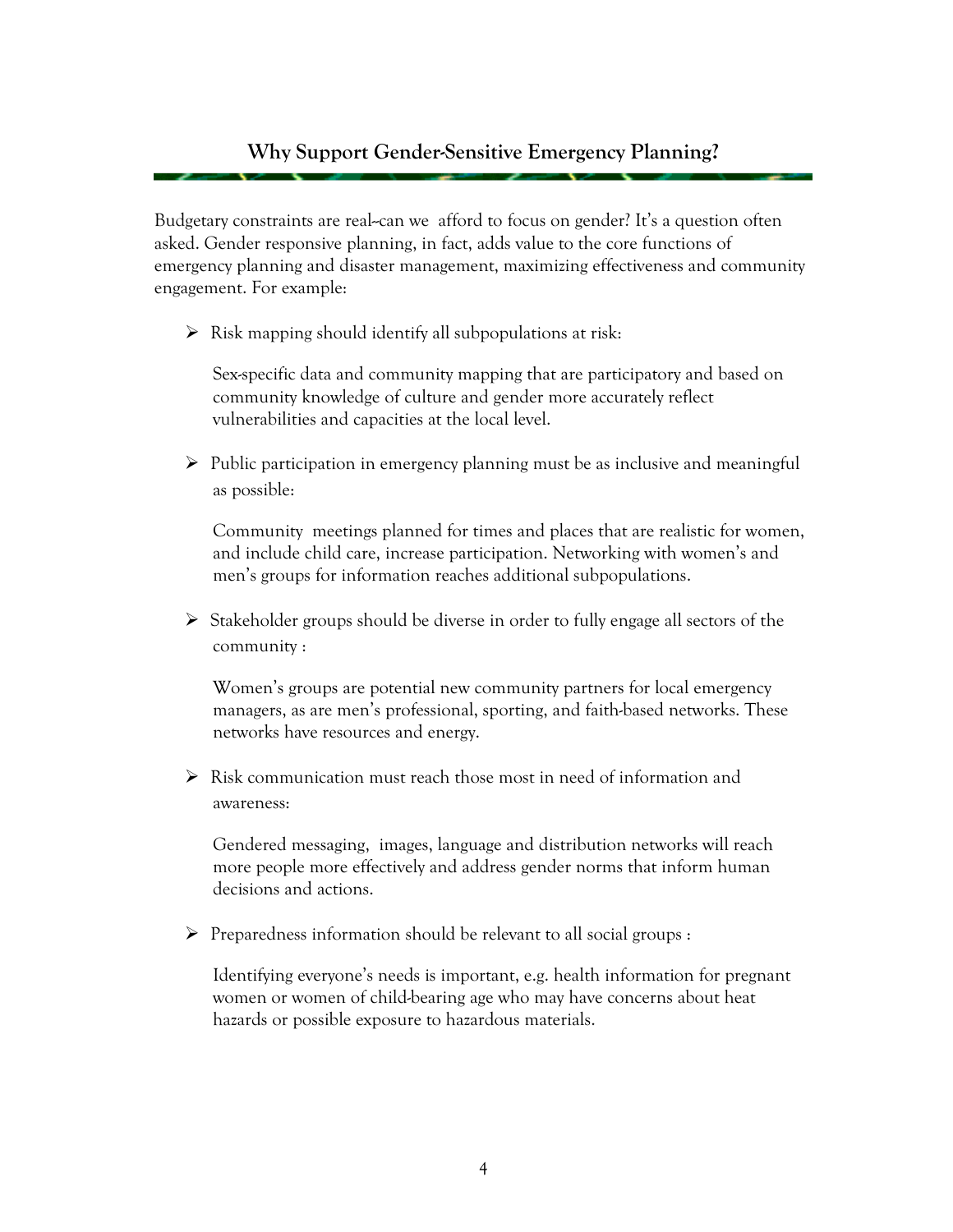$\triangleright$  Hazard mitigation information is needed by some more than others:

Assisting women's businesses, women in construction, women renters and women-operated social service agencies in nonstructural mitigation campaigns makes communities more disaster resilient.

 $\triangleright$  Stockpiling of critical supplies is needed to meet all needs:

Recognizing women's and men's different needs is essential, e.g. protective masks suited to both female and male health providers in the event of pandemic flu, or vitamin supplements for pregnant women.

 $\triangleright$  Service continuity plans should anticipate staff shortages:

Gender-based work and family obligations will create conflicts and strains for both women and men, but advance planning can minimize disruptions.

 $\triangleright$  Evacuation sites must be safe for all:

Gender-sensitive planning can ensure women and children at risk of assault or abuse are not unnecessarily exposed during the period of evacuation, and that young boys and girls are protected from possible abuse.

 $\triangleright$  Emergency assistance must reach those who are most vulnerable:

Sex and gender expose women and men differently in different hazard contexts, so gender analysis helps identify those most at risk.

 $\triangleright$  Reception centres must be equally accessible and designed to meet the needs of residents :

Functioning is improved by meeting sex-specific needs, e.g. for personal hygiene items, quiet space for breast-feeding mothers. Child care is needed for children and respite care for their caregivers.

 $\triangleright$  Temporary accommodation sites must provide an enabling environment for recovery:

Working with women's groups in their design, siting and operation can help avoid post-disaster conflict, e.g. due to insensitivity to children's needs, perceived lack of safety, distance from public transport or child care etc. Outreach to women also helps support caregivers in their critical roles at this time.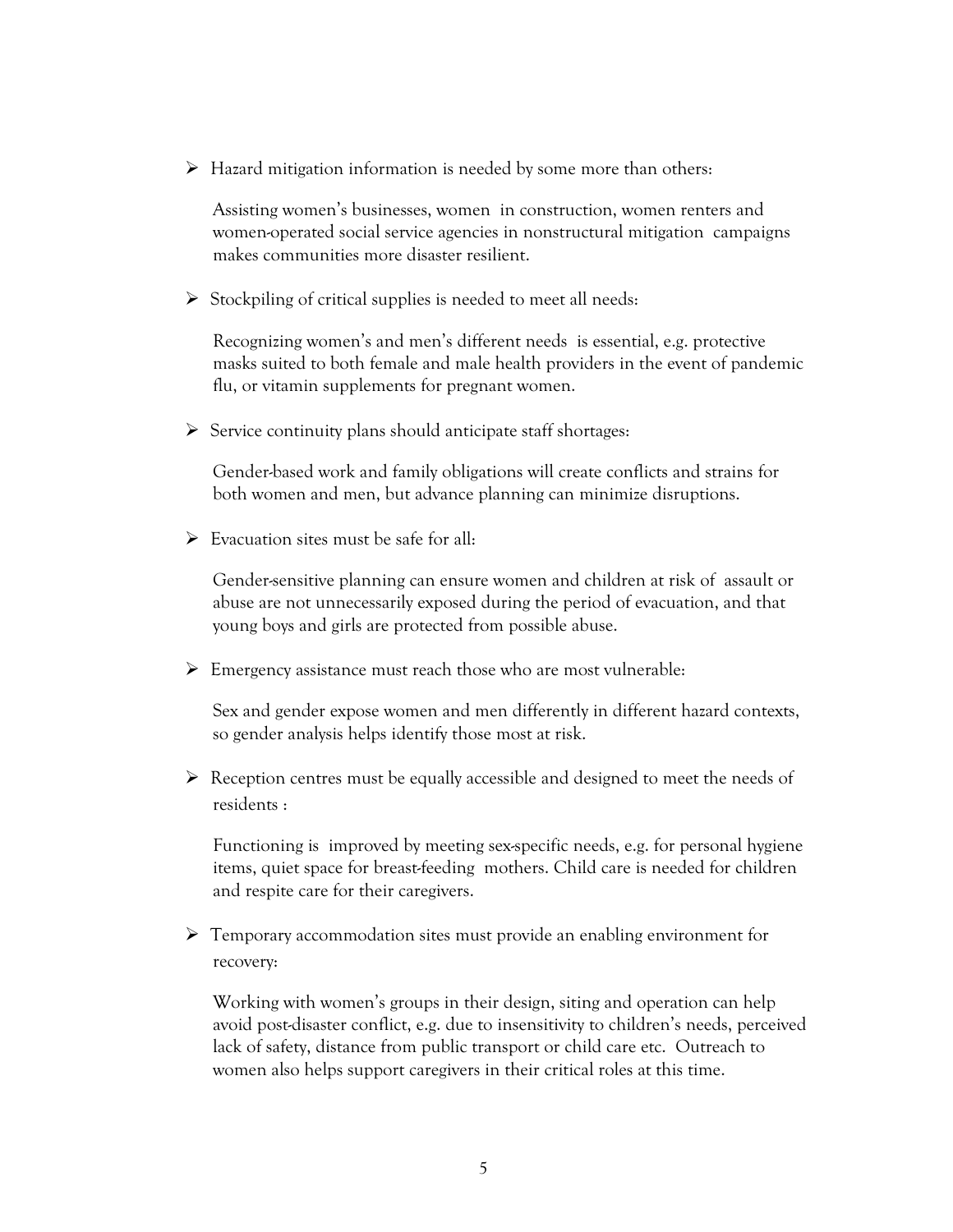$\triangleright$  Post-disaster recovery plans must recognize different losses and coping capacities:

Psychosocial programmes with gender-aware training for women and men will reflect gender norms and reach everyone in the family, potentially reducing postdisaster stress and the potential for violence.

Integrating a gender perspective into your work with people of different cultures or language groups, the poor, persons with disabilities, seniors and other high-risk groups just means remembering that sex and gender are part of everyone's life. Addressing gender with sensitivity to age-based norms and to cultural values is a positive step toward inclusive emergency planning.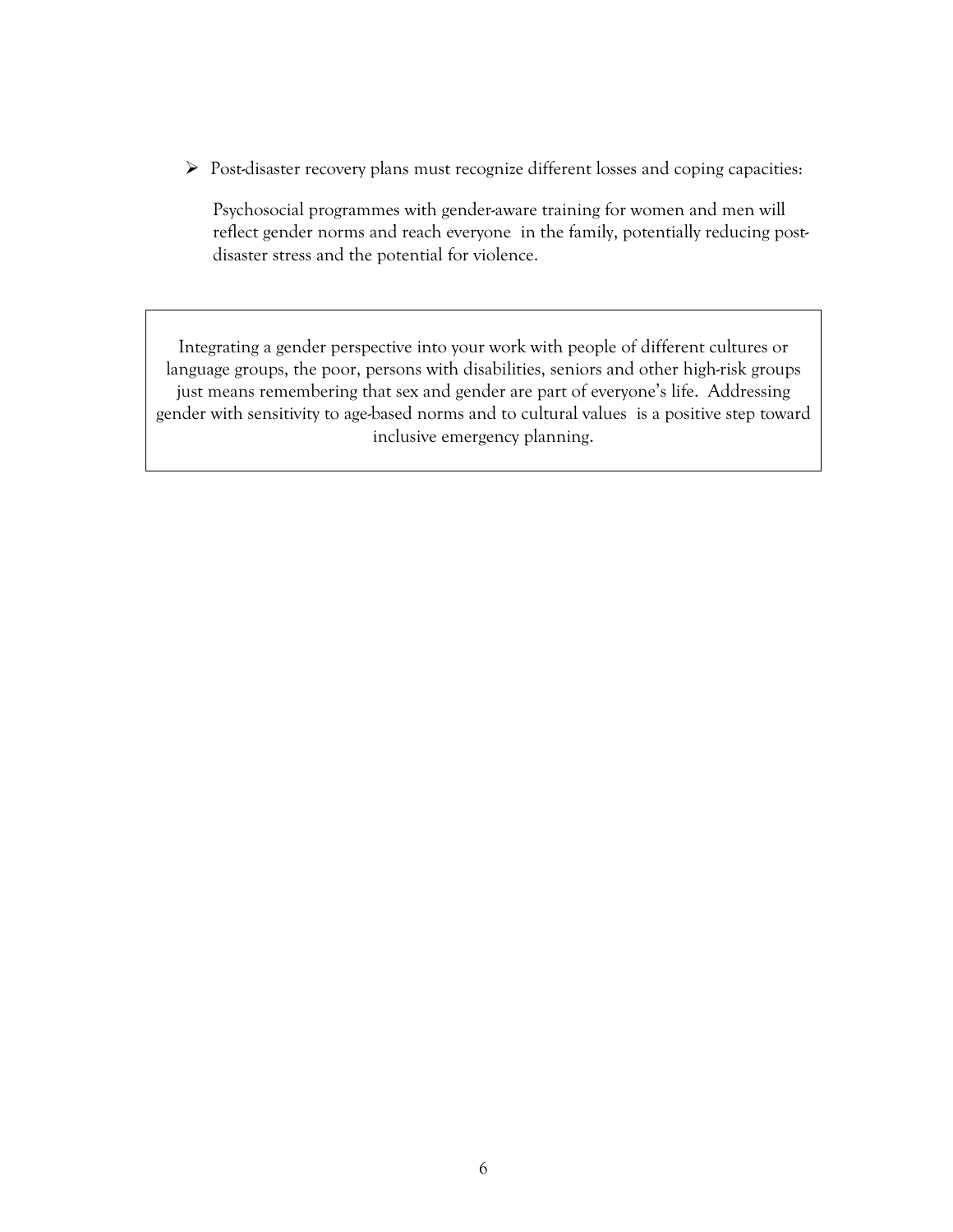# **Mapping Gendered Vulnerability: Focus On Women Selected Indicators For Disaster Planners**

Because effective disaster response and mitigation depend on accurate knowledge of vulnerabilities and capacities, community assessment and mapping should include social as well as environmental factors. Sex-disaggregated data on the points below are a vital planning tool for practitioners.

## *HOUSING, HOUSEHOLD AND FAMILY STATUS*:

- How many senior women live alone here, and how many women reside in social housing projects?
- What proportion of local households are headed by women? What is their economic status and family size?
- What is the average family size in this community? How many are very young or very old?
- How many single women reside here, in what age groups? How many women are widowed? How many local women are primarily homemakers, married, with children under the age of 18?
- What child care and elder care resources are there, and how are they accessed by various households? How many households typically include foster children?
- How many women reside in nonfamilial institutions on average throughout the year, including battered women's shelters and transition homes?
- What proportion of homeowners and renters are women?
- How many predisaster homeless are there here and what proportion are women? How many of these are women with children, and what resources do they access?

## *ECONOMIC STATUS AND EMPLOYMENT*:

- How is women's and men's work different locally in the household, in voluntary community work, in agriculture, and in work organizations?
- What percent of local women and children live beneath the poverty level? Where do most reside?
- How many local women are in the paid labor force? What is women's seasonal unemployment rate? What are the average annual earnings of employed women?
- How many women work full-time in dual-earner households? How many work part-time, in family-owned businesses, or as self-employed homeworkers? How many own small businesses and are employed in executive or managerial positions?
- How many women are employed in disaster-responding professions such as counseling, primary school teaching, and nursing? Do disaster agencies employ many dual-career couples in response roles?
- Do migrant worker families reside in this community seasonally? How many are headed solely by women?
- Are women land-owners in this community? Do they access credit through banks and other lending agencies?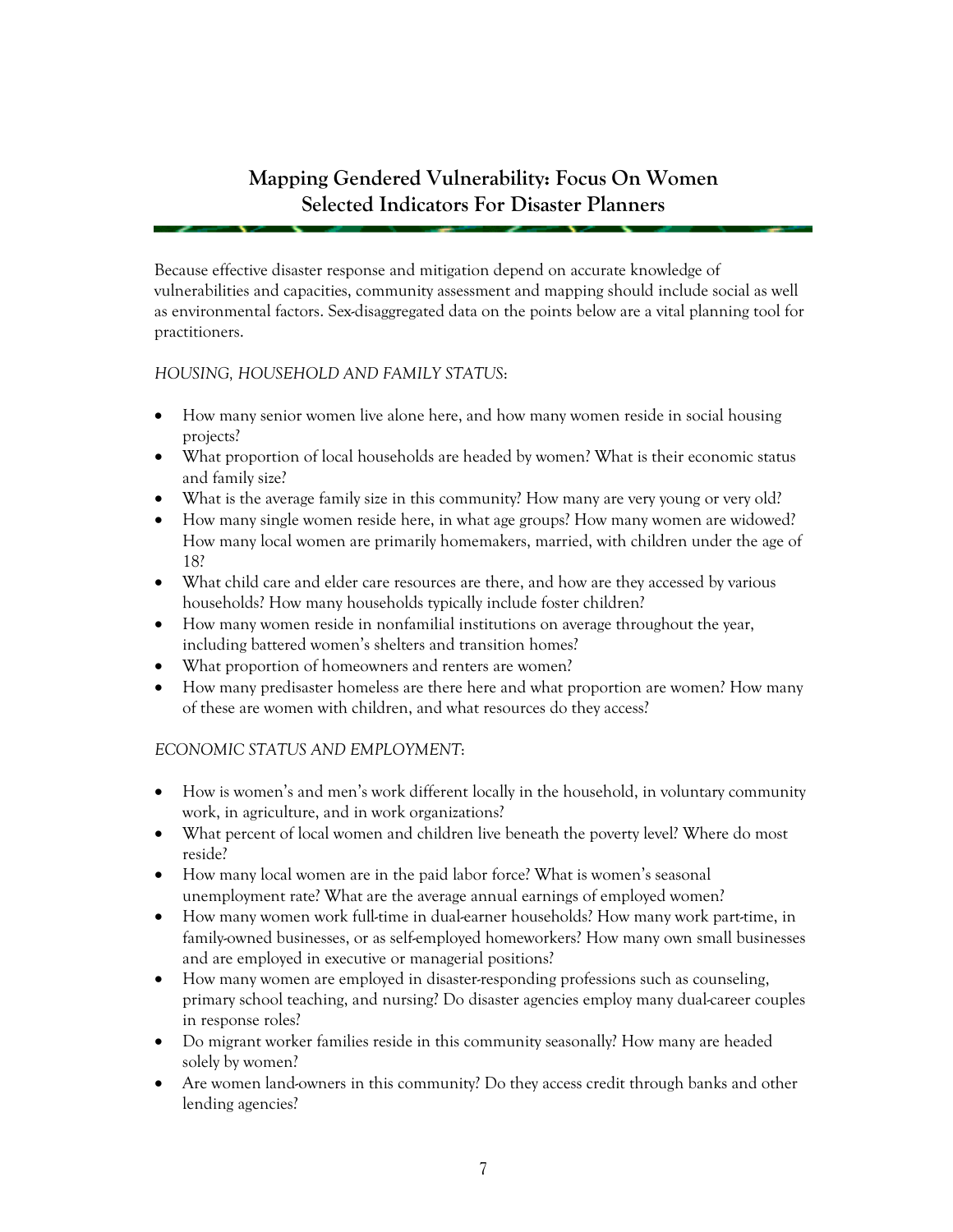# *EDUCATION, LITERACY, AND COMMUNICATION*:

- What proportion of local women did not complete secondary school? What proportion of post-secondary diplomas or degrees are awarded to women locally?
- How many women here lack formal education and literacy in any language? How many are multi-lingual?
- What training institutes or post-secondary institutions do women here access?
- What community papers, radio stations, and other media are most popular among area women?
- Which radio programmes, newsletters, or community papers serve primarily female audiences, if any?

## *ETHNIC AND CULTURAL PATTERNS:*

- What are the primary ethnic and cultural communities represented here? What is the overall economic status of these groups and where do the majority reside?
- How integrated or segregated is the community by national origin, citizenship status, race, or ethnicity?
- How many languages are spoken by women in this community? How many women do not speak the dominant community language?
- What formal or informal leadership roles are available to women in different communities at the local level?
- What is the economic, social, and political status of First Nations women in this region? What are their primary health and housing needs?

## *HEALTH AND WELL-BEING*:

- How many residents on average reside in extended health care facilities here? How many are women?
- How many local residents are physically and/or intellectually disabled? How many are women?
- What resources exist for women experiencing sexual or domestic violence and for women living with AIDS or substance abuse problems?
- Are reproductive health care services affordable and accessible? What resources exist for maternal and infant care?
- What mental health services exist here? How many specialized programmes target women?
- How many ill, disabled, or other residents are cared for at home by informal caregivers? What alternatives to in-home care are available locally?

## *POPULATION PATTERNS AND TRENDS*:

- What is the age distribution among the total population, and among the female population?
- What is the citizenship status of the women in this community? Are many recent immigrants to this country?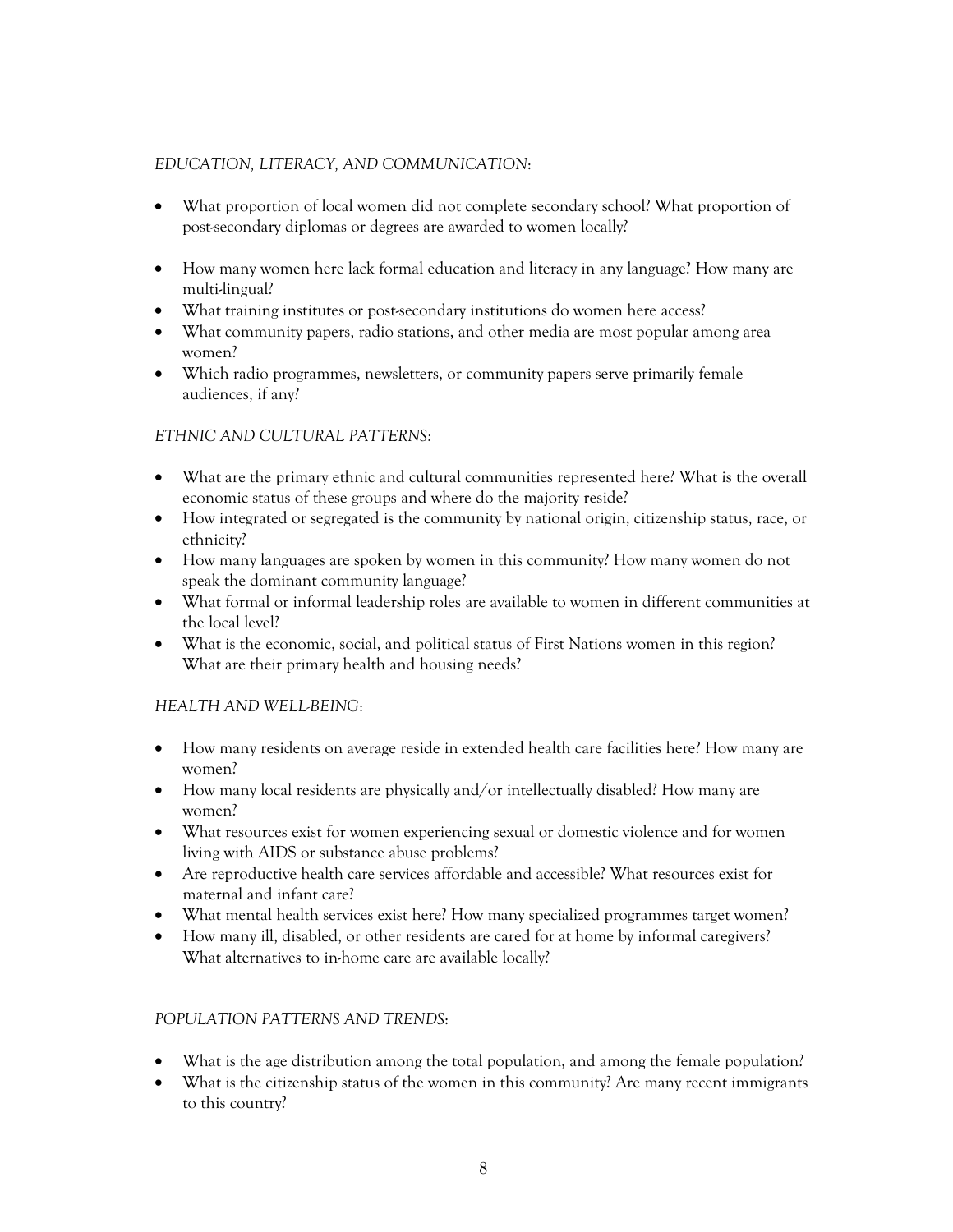- How transient is the local population? Do women migrate here for work or other reasons?
- What proportion of women here live outside municipal boundaries? How many reside in isolated rural areas?

## *SOCIAL AND POLITICAL STRUCTURE*:

- What forms of political leadership do women exercise here by appointment or election? How active are different groups of women in local electoral politics?
- Who exercises informal leadership or is visible locally on women's issues? Who here speaks for which women?
- What formal and informal groups or organizations serve women locally? Which take leadership roles on gender equity issues?
- How integrated are women's services with other community-based organizations or networks? How visible are women's issues in this community?
- How have local women been involved traditionally in disaster mitigation or response, for example as agency volunteers or staff, in school or neighbourhood-based activities, or in environmental groups?

## **BUT WHERE ARE THE DATA?**

Statistical data on some of these indicators are readily available for your community or province through Statistics Canada. Because social relationships rather than numbers are most important, alternate indicators for gender relations must be used cautiously. For example, "the percent of single-headed households" in a census district is used to indicate "gender" though household income when headed by women is typically lower.

Disaster planners can work with local researchers, women's groups, and community leaders to create this knowledge base, ensuring more inclusive and comprehensive planning and engaging women as partners in disaster preparedness and mitigation.

Among other strategies:

- Request sex-specific data from provincial, regional or national planning authorities and extrapolate to your jurisdiction
- Collaborate with local college and university researchers, including gender studies students
- Network with local women's groups to learn what sex-specific data they collect or have access to
- Consult foundation reports and case studies conducted with women or on gender relations in your area
- Estimate local conditions by examining higher-order Statistics Canada data, e.g. on the proportion of women who rent or grandfathers who are primary caregivers for young children
- Partner with women's groups active on such areas as sustainable development, environmental, safe cities, immigrant rights, or disability to fund local research and background reports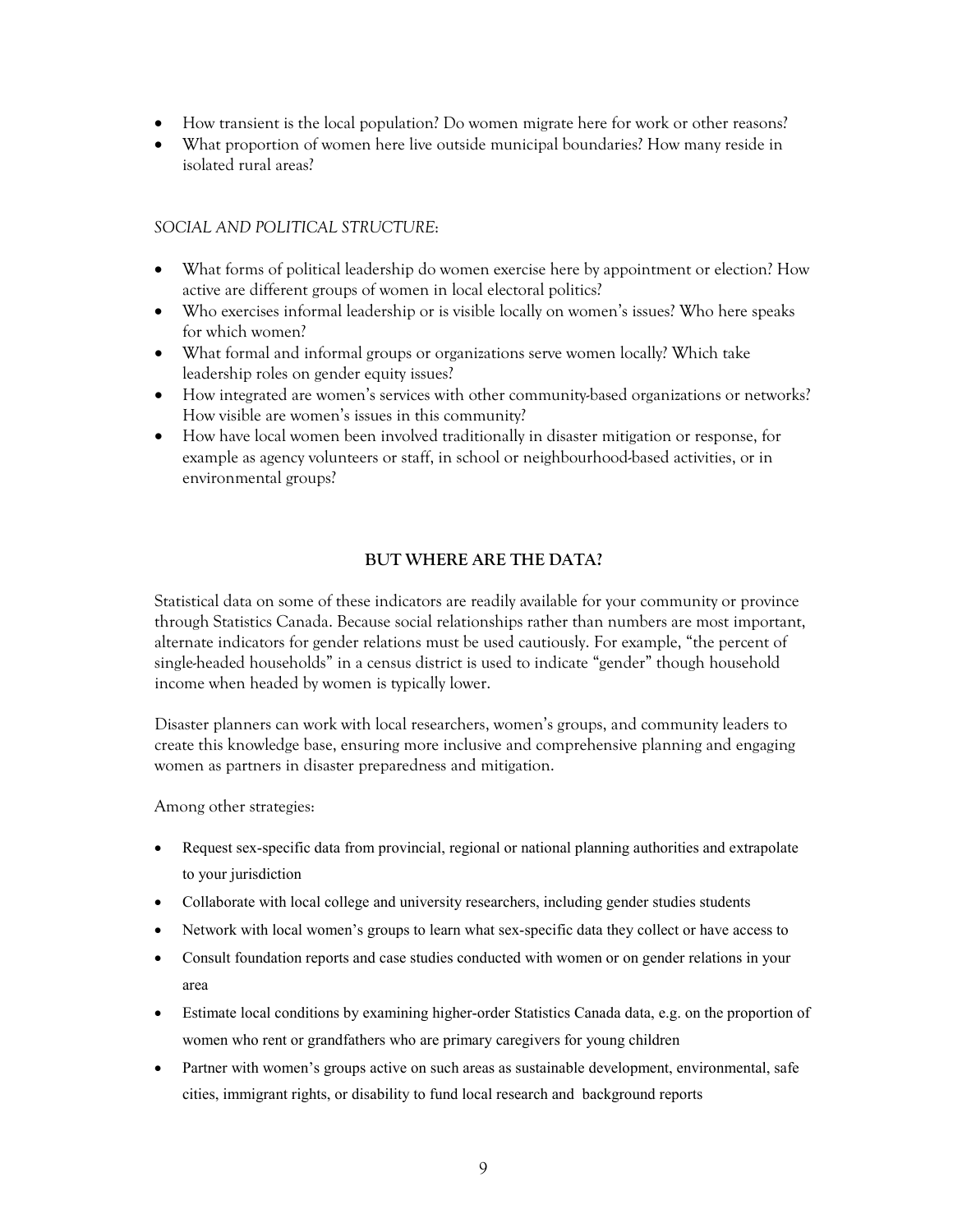- Ask municipal authorities, health operations, or housing specialists to track relevant trends by sex for use by emergency planners
- Post queries on specific topics to the Gender and Disaster Network of Canada
- Form a community advisory committee that includes organizations working with high-risk women and their families, and help them conduct participatory action research strategies to meet your knowledge needs as local planners for community safety

# **BUT WHAT ABOUT MEN?**

These indicators focus on girls and women to highlight their increased risk and the need to incorporate this into vulnerability assessments. Too often, generic data stand in for "people's vulnerability" but really relate most to men. Examples are the use of overall employment rates (many women work part-time or are self-employed in work based at home) and the overall percent of home-owners (can mask significant proportions of low-income women renters).

What indictors are needed to map risk factors related to gender for men and boys?

- 1.
- 
- $2<sup>2</sup>$
- 3.

He lost weight, he wasn't shaving. I at least could take some down time and take the kids out in the wagon. He would gobble down some food at noon and then go back to [flood] work.. . . . He started crying [when he saw the flooded house]. You wouldn't know unless you're from a small town.

[Flood-affected woman, Southern Manitoba]



Photo credit: FEMA/Roll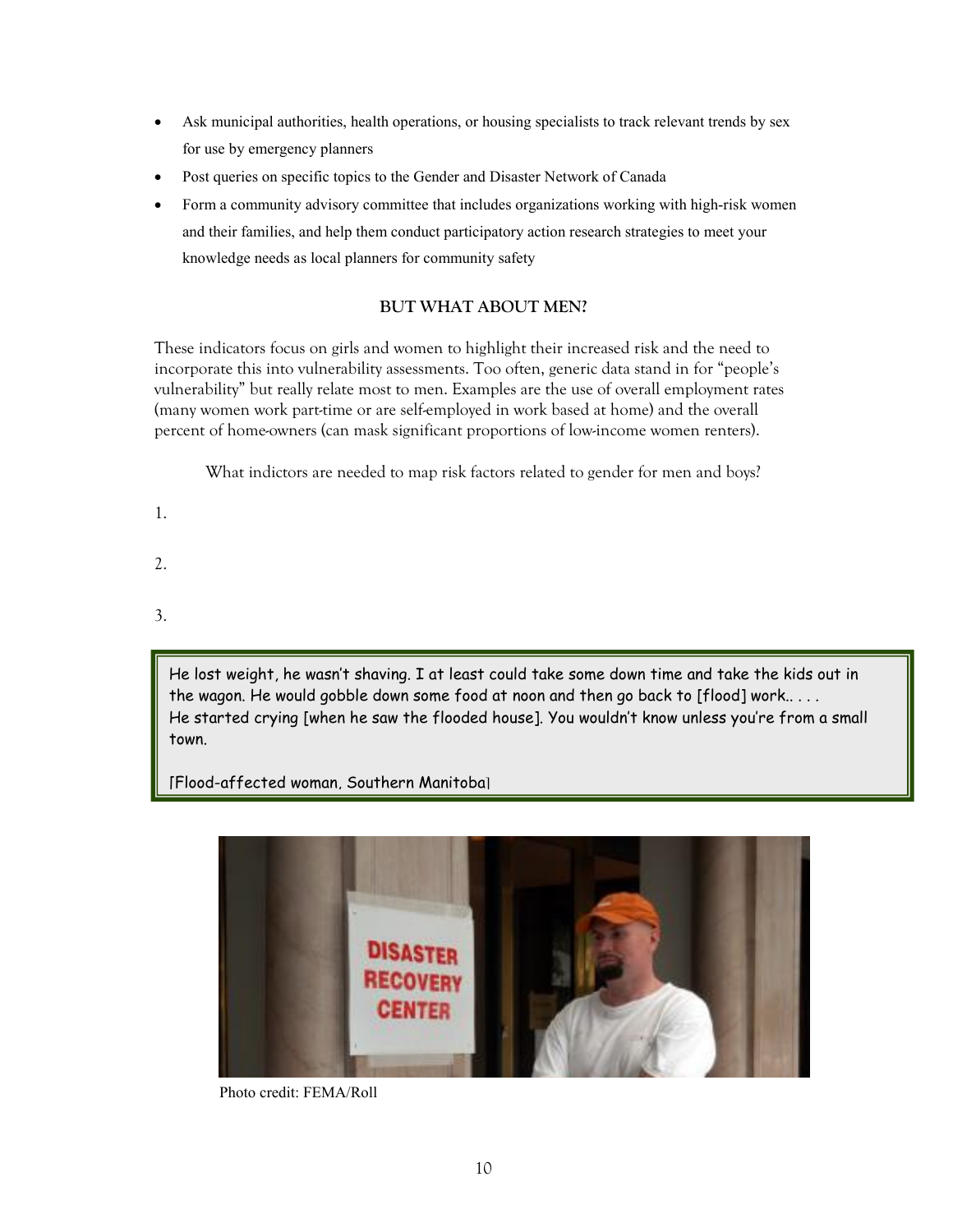# **When Gender Matters: Planning For Women Though The Disaster Cycle**

To better incorporate gender analysis into disaster work, planning and response agencies in the private and public sector should:

- Conduct *self-assessments* for strengths and weaknesses in gender equity
- Provide s*taff training* in cultural diversity, gender relations and economic issues through the disaster cycle
- Ensure *gender-fair work practices* and policies
- Strive for *diversity and gender balance in employment* across organizational departments and hierarchies
- Provide *nontraditional opportunities for women and men* in planning and response roles
- •*Identify and meet the needs of women as responders and victims*

*What can we learn from the past experiences of women in disaster?* The specific needs of women through emergencies will vary and can best be assessed by gender-sensitive vulnerability and capacity analysis, but may include the following:

#### **Communications and Preparedness**

- including emergency warnings specifically targeting women, using community languages, women's networks, and innovative communication (e.g. printed shopping bags, school publications)
- communicating through women's organizations to reach non-majority language speakers, isolated women, low-income women
- expanding outreach to relevant women's groups, agencies, and coalitions
- adding crisis line numbers and women's services contact information to relief referrals
- consulting with women community leaders on language or cultural needs, life cycle issues, service or information gaps

#### **Emergency Relief**

• eliminating mandatory evacuation based only on gender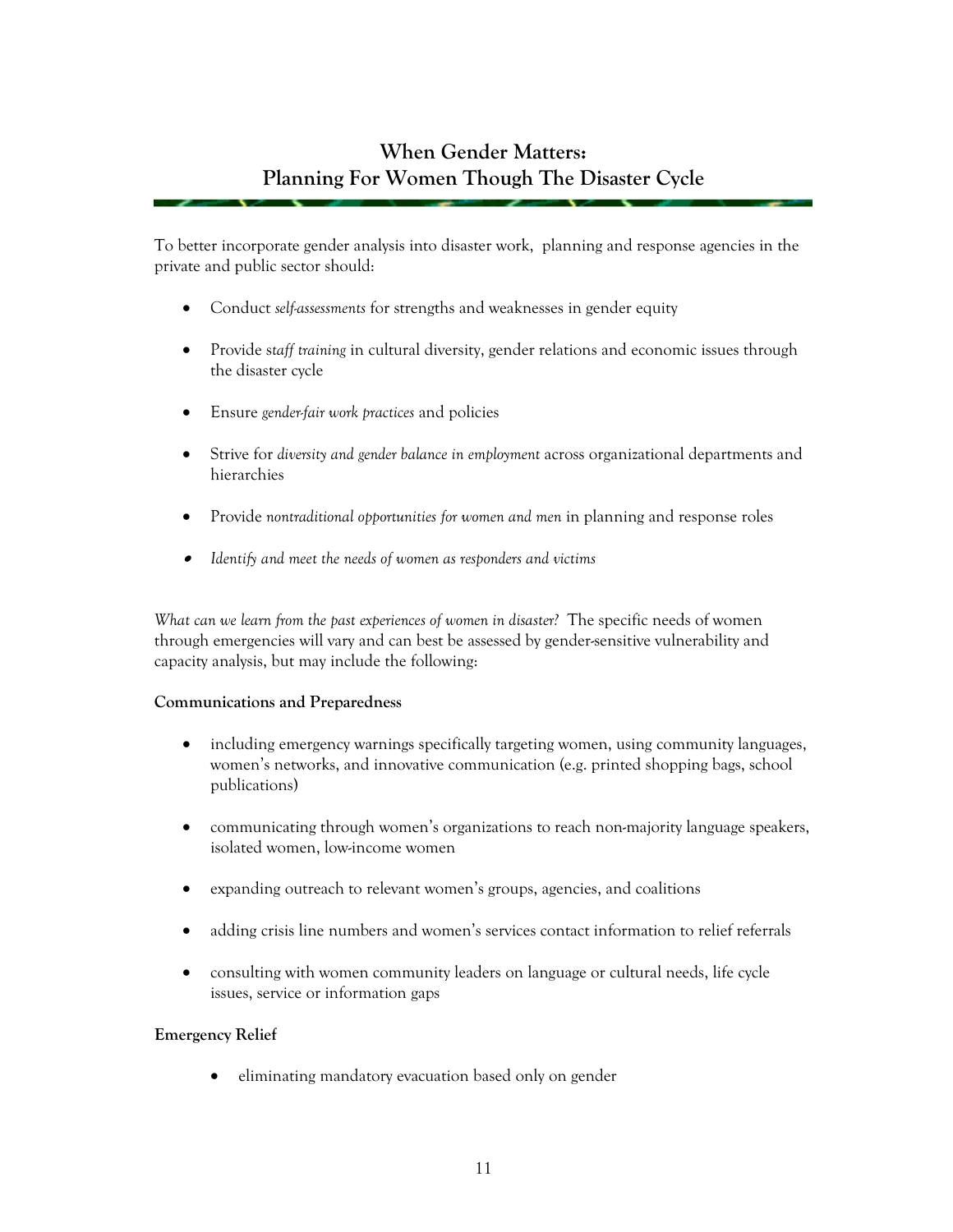- identifying alternate evacuation space for women at risk or needing privacy
- supporting women in caregiving roles in relief centres
- providing on-site, culturally-appropriate, and gender-sensitive crisis counseling
- offering on-site respite care for dependent caregivers
- providing on-site child care at relief distribution points
- administering benefits appropriate to multiple family forms
- including trained women and men in disaster outreach

### **Temporary Housing**

- identifying alternative safe space for abused women
- identifying and eliminating risks to women's security, e.g. poor lighting
- providing gender-sensitive mental, physical, and reproductive health services
- providing on-site support for caregivers, e.g. community centre, child care centre
- arranging public transportation (bus, jitney) to job sites, child care, relief agencies
- providing on-site access to needed employment, legal, and social services
- identifying women and children at risk of violence in temporary housing

### **Long-term Recovery**

- representing women on community decision-making bodies, e.g. home-based businesswomen on business recovery task force, low-income women on housing committee
- recognizing gender-specific social impacts and recovery need , e.g. of family day care providers, abused women, home-based businesses, home health caregivers
- providing gender-sensitive mental health services
- ensuring access to women disaster counselors and female outreach workers
- recognizing caregivers to evacuated families as disaster-impacted
- prioritizing recovery assistance to highly vulnerable women, e.g. widows, single mothers, isolated women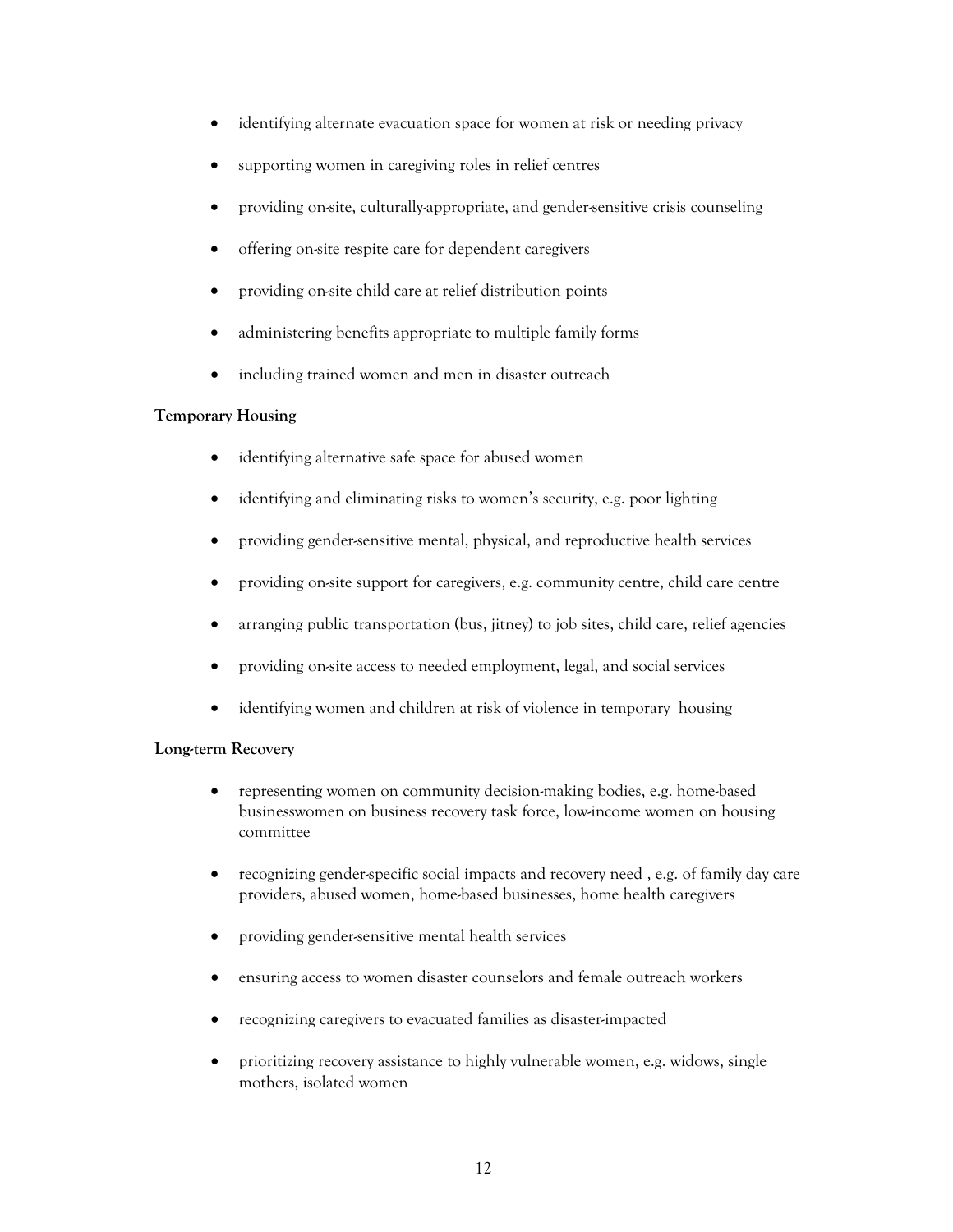#### **Community-Based Mitigation**

- identifying local women's groups, organizations, and agencies as community partners in disaster readiness
- recruiting and retaining women to professional and technical positions in emergency management agencies
- expanding recruitment of emergency volunteers from under-represented household types, age groups, social classes, and ethnic groups

We had not received any weather warnings, and it was only after the sky changed colours that I phoned a neighbour to tell her that her TV antenna and garbage cans had been blown away by the wind.. . . I had two young children aged 1 and 3. I thought that by pushing a table against the fridge and huddling over my children, we would be safe. I thought of hiding in the basement, but was too afraid that we would not be found if, heaven forbid, trees fell on the house and a fire started. When the storm subsided, the house was surrounded by debris, and I immediately called for help. I have no idea how I managed to react like this in just a few seconds. I later created my safety plan and emergency kit, because I now knew that this did not just happen to others. This came in handy because I was hit by the 1998 ice storm in Montreal. I was there for work and was staying at a hotel for what was supposed to be two days. I arrived Tuesday, only to leave Saturday. One could say that I could see the signs of this threat on Wednesday based on what I had experienced 20 years earlier. I put together my emergency kit by late Wednesday afternoon. I got a flashlight, radio, battery, juice and bottled water, as well as food I could keep and eat easily, and of course cash. When the blackout hit Montreal, I became the point of reference at the hotel, as I was autonomous and had information via the radio. This enabled the hotel to keep its clients informed because people were in a panic, and to take people in because they understood the scope of the problem. Today, I am ready. My kids and grandson know how to make their own kit, because they know the unexpected can happen to them. Source: Hurricane and ice storm affected mother, Quebec, [getprepared.ca: http://www.getprepared.gc.ca/prod/str/str005-eng.aspx]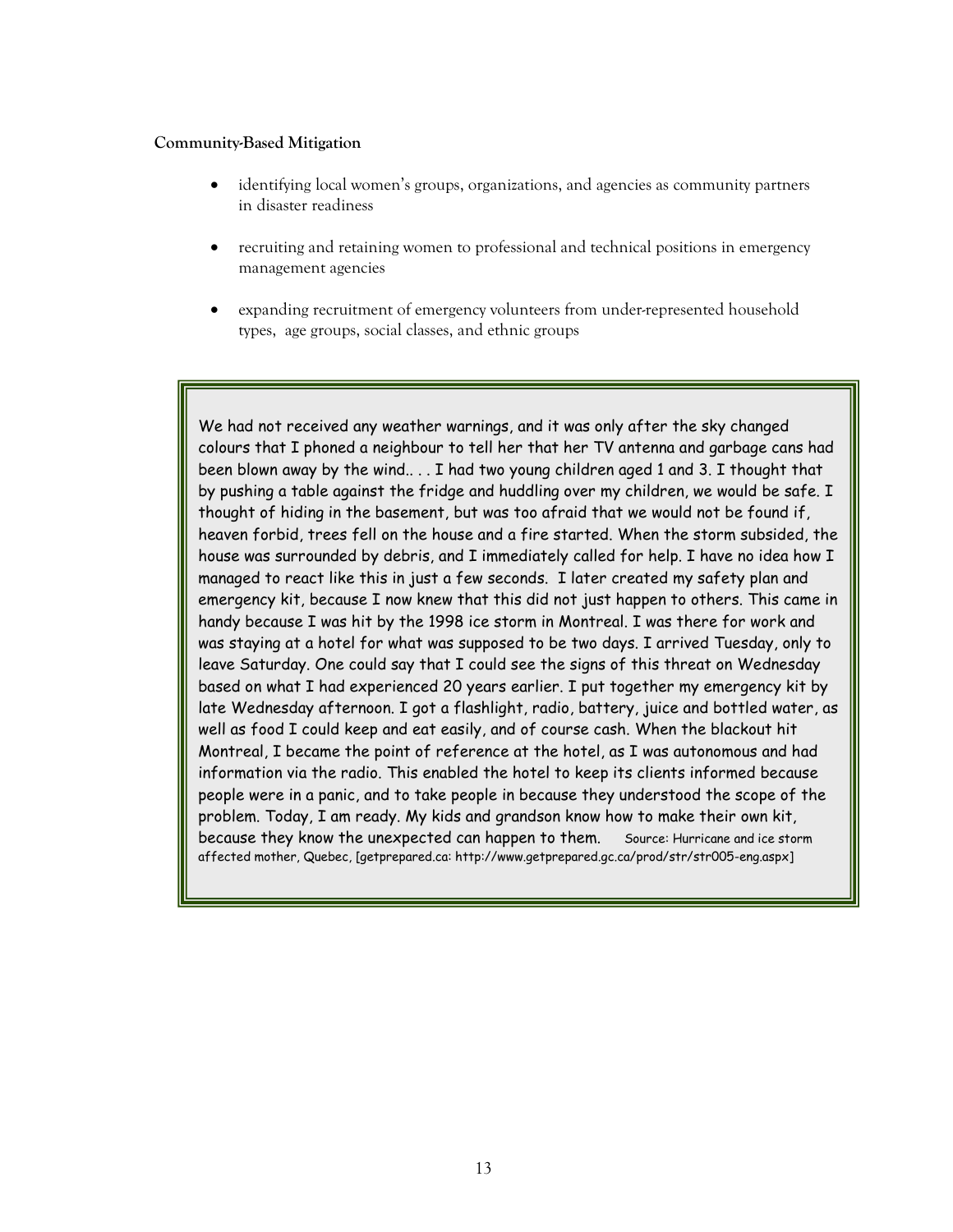# **Issues Facing Women After Disasters**

## **Housing**

- Evacuation voluntary?
- Affordable housing for low-income women?
- Clean-up, repair, and rebuilding help targeting women heading households?
- Access to housing loans?
- Input into reconstruction policies?

#### **Transportation**

- Access to public transportation in temporary accommodations?
- Access to family transportation?
- Key services on public transportation routes?

### **Income and employment**

- Accessible child care available for employed mothers? Family child care providers supported?
- Child care for women workers in response roles? Family/work concerns of volunteers addressed?
- Family-friendly work policies allowing leave and support during clean-up and rebuilding?
- Home-based jobs disrupted or destroyed? Women-owned businesses at risk?
- Access to nontraditional work and training during reconstruction?
- Equity in credit and loans during rebuilding, relocation, and recovery?
- Continuity of income support through nonprofits, crisis agencies, government programmes?
- Long-term economic impacts monitored by gender?
- Legal services available in disputes over relief money?

### **Dependent care**

- Child care available to help women prepare, access relief resources, relocate, and rebuild?
- Respite care for long-term caregivers during recovery?
- Continuity of health care services to women caring for ill or disabled dependents?

### **Physical and mental health**

- Appropriate health care services in temporary accommodation?
- Mental health workers trained in gender violence issues?
- Reproductive health services available in temporary accommodation?
- Counseling, support groups, and respite care for women victim/survivors and women responders?
- Long-term recovery assistance anticipated?

### **Violence**

- Increased physical, emotional, or sexual violence?
- Access to safe evacuation space? Priority attention to women and children in shelters?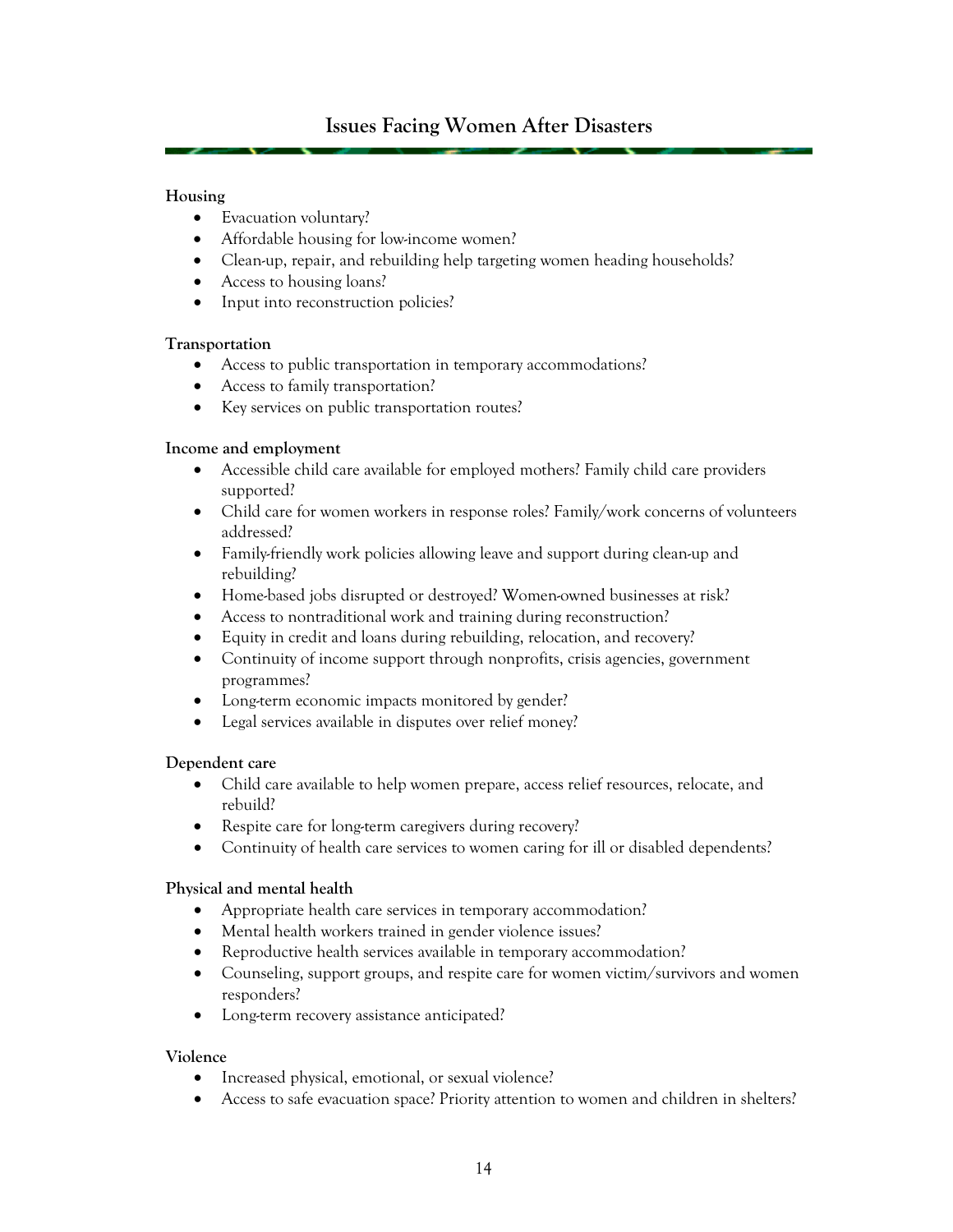• Continuity of services to women at risk? Increased services loads anticipated?

## **Access to relief resources**

- Provision for women with children coming to relief and recovery sites?
- Assistance to complex households with multiple household heads?
- Transportation, work release, and child care available?
- Physically accessible sites with culturally diverse materials?
- Long-term recovery services to caregivers available?

## **Full participation in disaster decision-making**

- Women's specific needs identified? Relief monies monitored for gender impacts?
- Community meetings scheduled to facilitate women's participation? Child care provided?
- Most vulnerable women sought out and included on recovery projects?
- Women's voices heard in all aspects of disaster recovery and mitigation initiatives?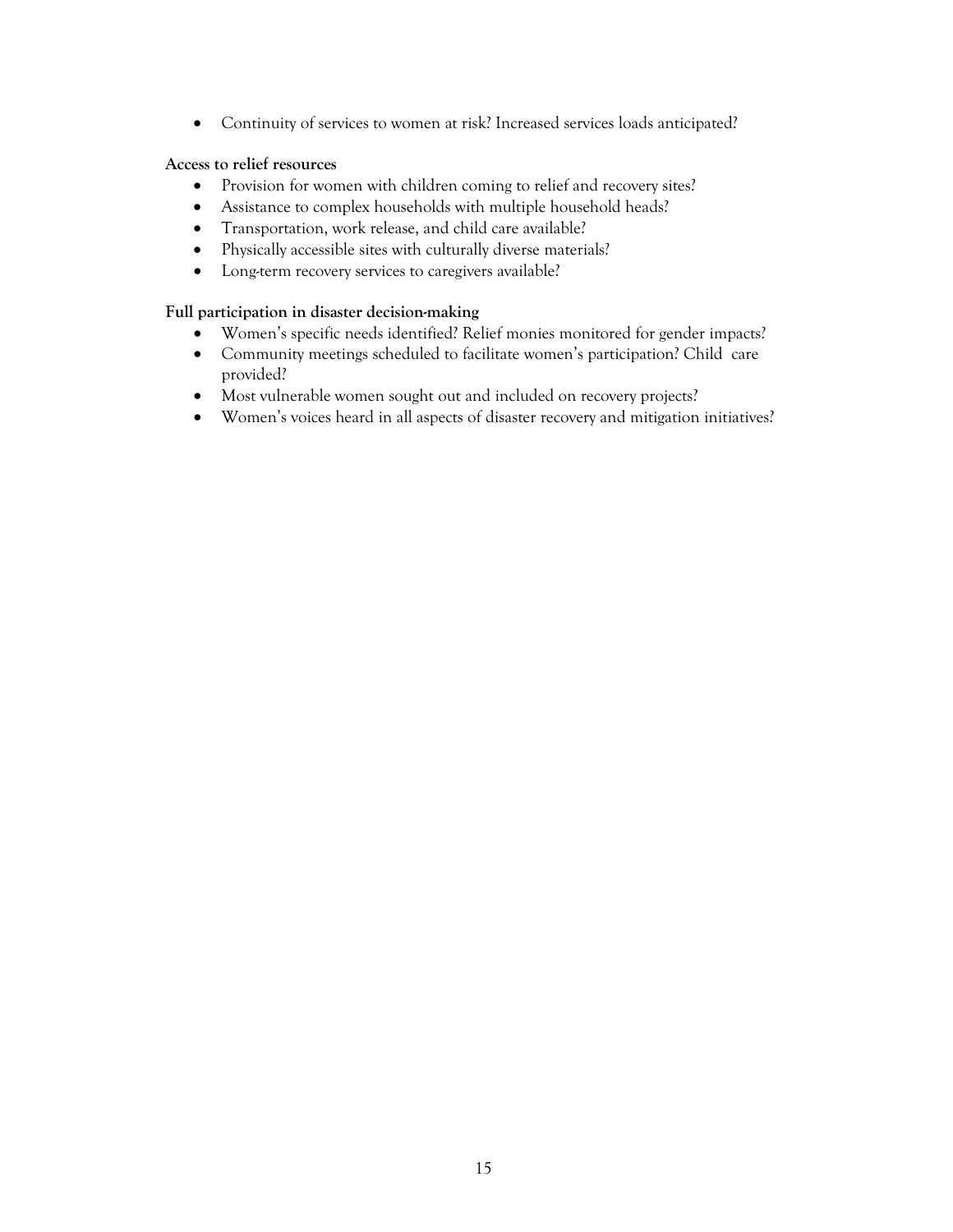# **Selected Issues & Actions For Boys And Men In Disasters**

#### **A. What Gender Factors Increase Risk For Boys And Men?**

- Biological sex
- **Sexualities**
- Gender identities
- Cultural gender norms (expectations)
- Gendered division of labour
	- o In the family
	- o In the paid labour force
	- o In the community
- Gender authority/social power
	- o In the household
	- o In electoral politics/decision-making bodies
	- o In community life

### **B. Which Men Are At Increased Risk In Your Community Based On Gender?**

- o widowers
- o single fathers, men with major family care
- o orphaned boys
- o boys put to work/trafficked
- o male 'first responders'
- o men in hazardous response and recovery occupations
- o homeless men
- o migrant workers
- o men in agricultural communities under stress
- o un- and under-employed men
- o socially isolated or marginalized men
- o men living with disabilities
- o men exposed to health hazards,

e.g. HIV/AIDS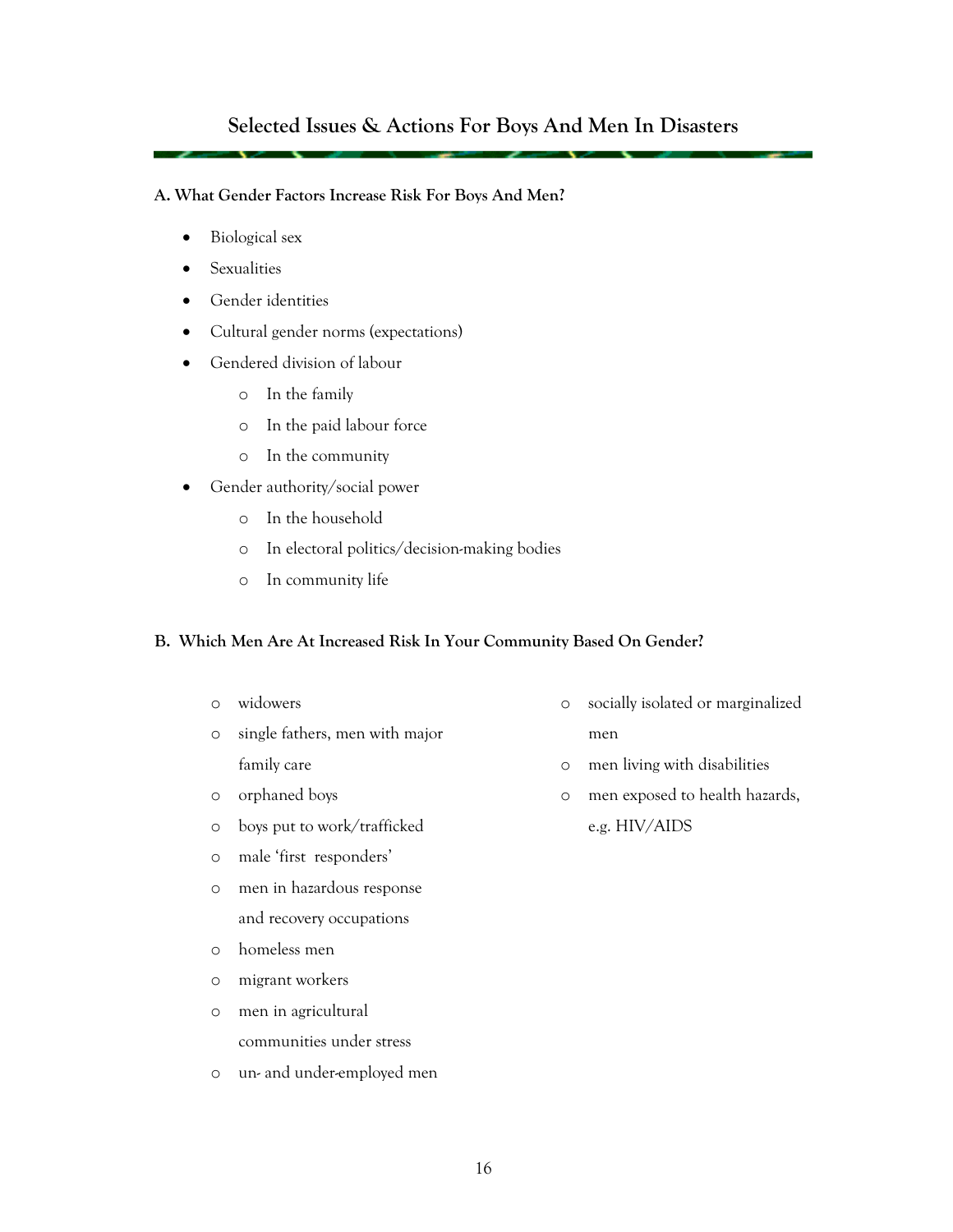#### **C. What Can be Done? Consider the need for**

- Targeted emergency communications recognizing gender norms in male hazard awareness, household preparedness, emotional recovery, etc.
- ∗ Access to nontraditional occupations and roles in emergency management
- Community-based strategies for educating boys, teens and adult men about the human impacts of disaster
- Support services for men in caregiving roles, e.g. single fathers, disabled spouses
- ∗ Organizational practices sensitive to men's family responsibilities, e.g. In dual-career responder couples, dependent caregivers
- ∗ Pre-disaster mental health initiatives targeting at-risk first-responders
- ∗ Post-disaster mental health initiatives targeting impacted boys and men
- ∗ Workplace-based programs identifying at-risk men severely impacted by disaster
- ∗ Gender-sensitive disaster outreach to especially vulnerable boys and men including:

#### **Talking points:**

Ī

- ∗ What other boys or men would you add to this list, and why?
- What factors would facilitate or hinder outreach to men based on gender?
- ∗ How would this list change depending upon the specific hazard context or disaster?

**They will call me and ask me things like, 'I don't know how to help here, can you help? Can you help me figure out how I can help my husband who—he won't talk to me. He hasn't talked to me in weeks. You know, I know it's not me. Can you help?** 

[Farm stress counselor, herself a farmer, on some of the BSE-affected wives she hears from, in "Just another nail in the coffin: BSE on the Canadian prairie " E Enarson et al presentation to the Canadian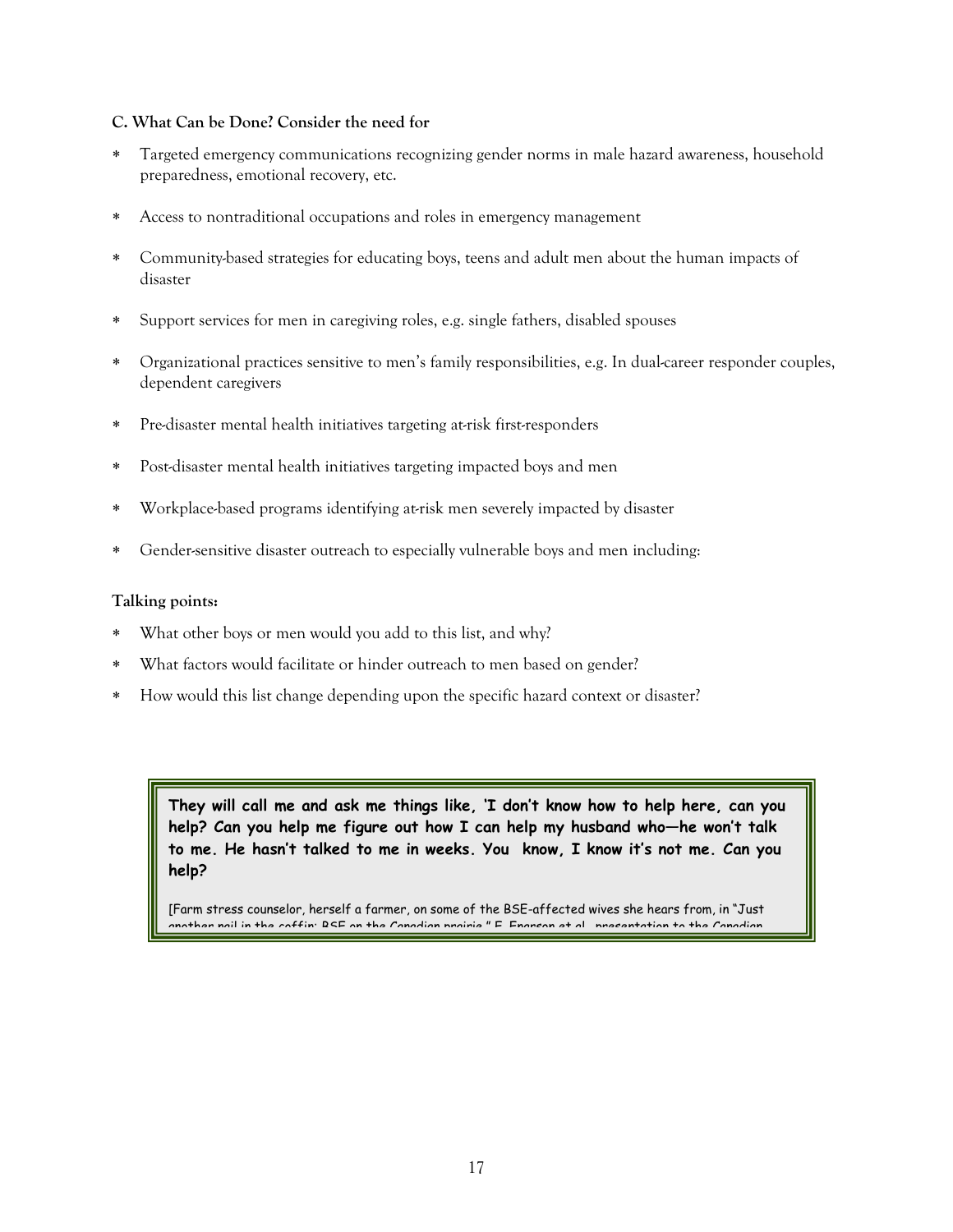Especially in an era of retrenchment, when local communities must find or develop their own resources, it is important to learn how women and men, respectively, take steps toward mitigation, preparedness and recovery. Part of the answer lies in the relationship of residents to local emergency management and voluntary organizations active in disasters. These are the local people who cajole, nudge, enable, encourage or otherwise promote community resilience to disaster. It is, therefore, important to understand the gender dimensions of emergency management.

### **The gendered emergency management workplace**

The Canadian emergency management system has historically had a strong basis in civil defense and the traditionally male-dominated jobs and occupations at its core, from law enforcement, emergency medical care, and engineering to senior management, public administration, information technology and utility managers.

This workplace culture is significant for at least three reasons. First, a military culture is response oriented and fosters a climate in which the 'tyranny of urgency' prevails and issues of gender (or culture or disability) are seen, if at all, as distractions. Secondly, this creates a work force in which gender, ethnicity and income converge, arguably undermining the capacity of emergency management to connect with those at risk who do not share their class, ethnic or gender status. Third, there is a concern that if emergency managers and responders are not confident of the safety of their families in the event of a disaster, the system as a whole may be jeopardized. Previous studies on this question of "role abandonment" were based on a workforce more likely to be married men with female support systems than is the case today.

## **Working in a Man's World?**

I am often asked about working in a "man's world." I believe it is not a man's world but the world you make it out to be. The emergency management "world" encompasses not only the traditional first responder roles – police, fire and emergency medical services – but also the military, volunteer agencies, government departments and industry. Traditionally, female emergency managers have been represented in the health care, social service and educational agencies, while male managers have represented the police, fire and emergency medical services agencies. However, I have noticed that when municipalities move from using traditional first responder agencies such as fire and police for their municipal emergency managers to hiring a civilian emergency manager, a woman is often the successful candidate. As well, there seem to be more men in health care emergency manager positions in the last few years. The message? Emergency managers should not be defined by gender, but by the education and experience they bring to the job.

Source: Joanne Sheardown, Coordinator, Emergency Planning and Preparedness Program, Lakeland College, Vermilion, Alberta. IAEM Bulletin, 2005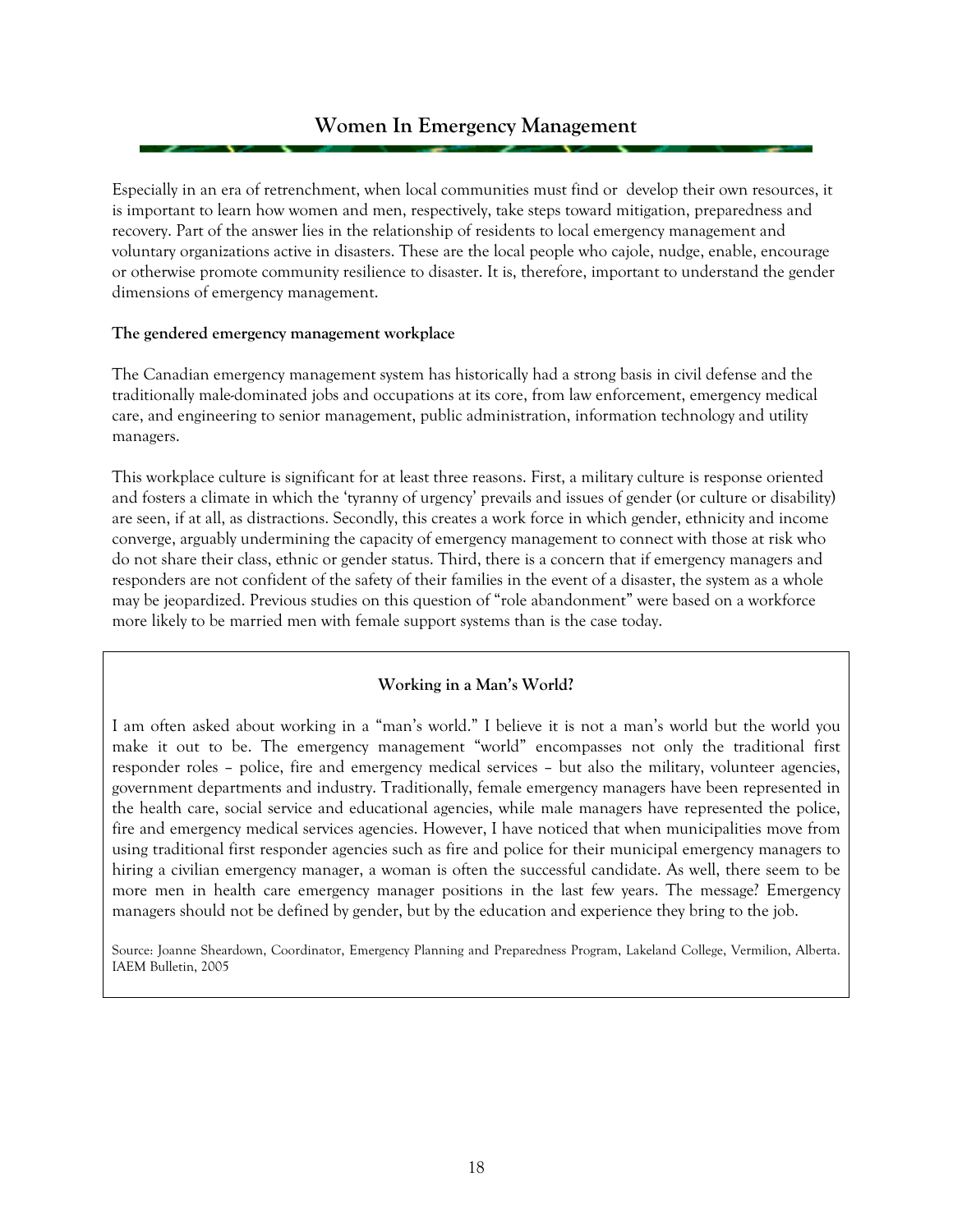It may be that fundamental shifts in the gender structure of Canadian emergency management will follow only when women acquire formal political power, as suggested by Joe Scanlon in his discussion of gender as "the missing element in disaster response." Noting that response agencies are typically unaware of discrimination against women, though awareness is increasing, he concludes that:

[R]eal change may come only as women acquire political power, especially at the local level. Canadian research suggests that the head of local government inevitably plays a key role in disaster response. As women assume increasing power in local government, they will also assume increasing power in disaster response. (Scanlon, 1998, p.51)

Nonetheless, Canadian women are an increasing presence in emergency management, represented symbolically by the designation of Marg Verbeek (who has held leadership positions in the Canadian Emergency Preparedness Association and the Ontario Association of Emergency Managers) to the post of President of the International Association of Emergency Management in 2006. As she notes, "Women are eager to enter the field of emergency management, recognizing that they're going to be part of a collaborative consortium. . . Women make great team builders and are good at bringing people together" (IAEM Bulletin, 2005).

Many factors support the entry of women, including the professionalization of emergency management and with it increased demand for skill sets supporting collaborative and problem-solving approaches. Academic degrees will provide alternate paths of entry for women who will find more demand for the skills and abilities they offer. The strong health focus of Canada's emergency management system also supports the integration of women health advocates, researchers, providers, and managers in a variety of roles.

## **To Understand Needs, Ask Women**

If you want to understand what's going on in homes and neighborhoods, ask women. In every culture, as wives, mothers, daughters, sisters, aunts and nieces, they are the primary caregivers. Women are attuned to the needs of their families, especially those of dependent members, such as children and the elderly. Extending into the community, they are more likely to know what's going on in their neighborhoods, including the presence of an elderly man down the street who needs extra help in an emergency. . . Women are more cautious and tend to approach danger differently. For example, it is well documented that women are more likely to heed official advice and urge their families to evacuate in an emergency. This suggests that community women's groups are effective venues for educational programs on evacuation and other emergency policies and initiatives.

Source: Betty Hearn Morrow, *Special Focus Issue: Women in Emergency Management*, IAEM Bulletin 22, 9, 2005.

Finally, in line with the growing commitment of Public Safety Canada, Public Heath, the Canadian Red Cross and other lead agencies to engaging at the local level with high-risk populations, it is likely that emergency management jobs, professions, and workplaces will prove more attractive to indigenous and new Canadians, persons living with different kinds of abilities/disabilities and other high-risk populations, women and men equally.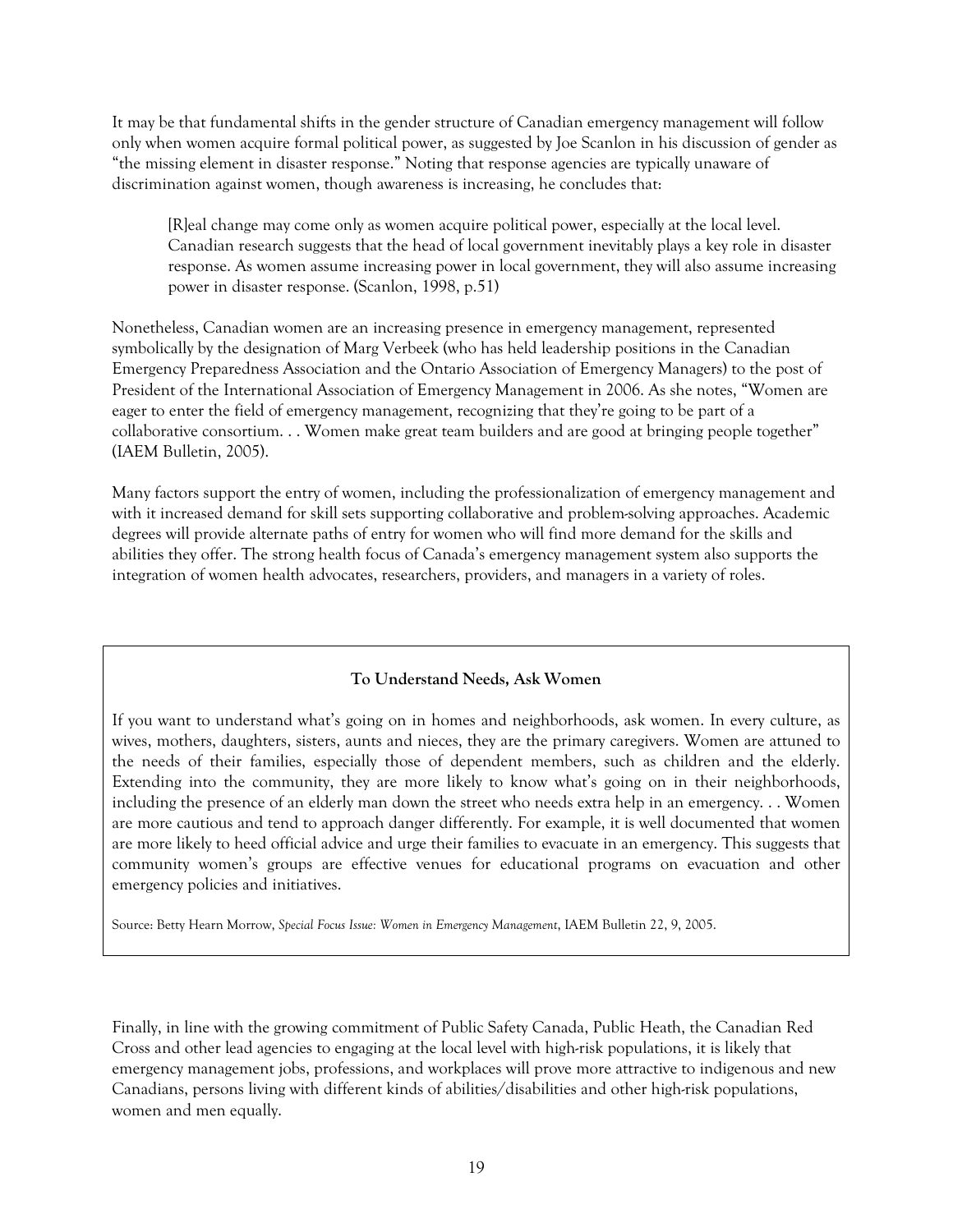As of yet, no research is available on gender relations in the Canadian emergency management system. However, Canadians responded when the new advocacy group EMPOWER conducted an internet survey in 2006 geared to gender issues in emergency management. Over two hundred people responded from the US, Canada, Cayman Islands, England, Australia, and New Zealand; 71% were female and 29% male. A highly educated group (nearly three in four have either an undergraduate or graduate degree ), they are relative newcomers; three-quarters have held their current emergency management job for five or fewer years.

#### **Work and Family in Emergency Management**

Who stays and who reports for duty when one parent is a police officer and the other a nurse? What happens when one is a chemist with knowledge of hazardous chemicals, the other a teacher, and an incident occurs when children are at school? . . . Access to emergency child care may need to become part of emergency plans. . . Planning involves looking ahead. It is time to examine how the changing nature of the family may affect emergency responsibilities. One way to start would be to have traditional emergency agencies survey their staff to see how many are single parents and how many have spouses with emergency responsibilities. The next step would be to examine those with problems or conflicts then work out some solutions: perhaps writing these persons out of emergency plans, perhaps working out child care arrangements, perhaps meeting with other emergency agencies to discuss priorities.

Source: Joe Scanlon, The perspective of gender: a missing element in disaster response. Pp. 45-52 in Elaine Enarson and Betty Hearn Morrow (eds.), *The Gendered Terrain of Disaster: Through Women's Eyes*, 1998

Interestingly the largest gender difference reported concerned "influential factors in professional advancement," with women much more likely to cite mentoring. Women and men also reported different professional backgrounds. For men, past positions included senior management, military experience, technical expertise and political office; for women, clerical, sales and social service experience pointed them to emergency management.

Peer support and effective mentoring are likely to help emergency management organizations recruit and retain women as the profession continues to evolve. Men with different skill sets and backgrounds are also coming to the field, which will also reshape the influential culture of emergency management that dominates today.

Family support is essential for all those with family responsibilities, in all sectors of emergency management. Human resource policy and practice in emergency management need close examination to ensure that women and men with competing family demands are supported through family leave, child care, opportunities for part-time employment, and other family-friendly approaches.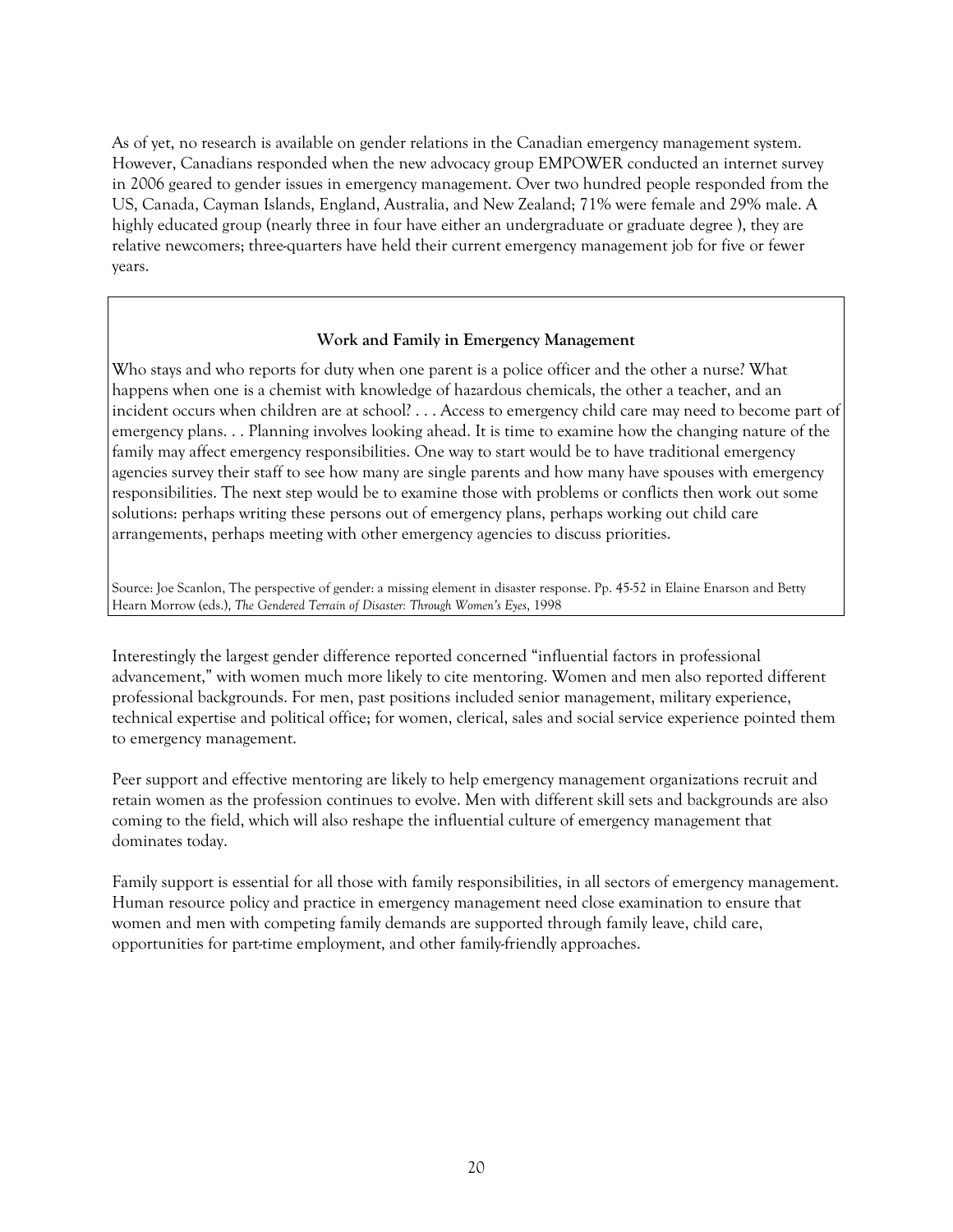# **How We Adapt: Listening To Women in Emergency Management**

- From PR, I am able to better facilitate communications between various stakeholders.
- Sociology helps me to anticipate people's actions and reactions in group settings.
- Many of the skills I used working in the non-profit community (planning, organizing, coalition-building) are important in the role of emergency management, planning and operations.
- My policy background has made our emergency management program more mature and focused.
- I believe that my experience in health planning and promotion assists with the education and training components of emergency management.
- My multi-disciplinary background helps me see the whole picture, where many have discipline-specific tunnel vision.
- As a banking auditing office manager, I have the ability to track and understand budgets, and grant accountability.

Source: Statements from respondents to an on-line survey, adapted from the EMPOWER presentation to the World Disaster Management Conference, Toronto, June 2006.

Recruiting and retaining women in high-risk populations poses additional challenges due to the Anglo-Saxon and male dominated workplace culture of most emergency management workplaces.

When the skills, abilities, and networks of those who come from community work and/or academia are more valued, more diverse groups of women and men with important life experience and perspectives may well chose emergency management careers.

Emergency managers are nothing if not pragmatic. If and when working with women as peers and partners is perceived as helping emergency managers to do their job, doors will open.

## **One Woman's Story: From Volunteer to Professional**

When I began emergency planning, I entered into a profession historically dominated by retired military men or men from the public safety field. . . It is my observation that public service personnel progress through the ranks depending on how well they fit into the "good old boy" culture. Most of the women I know in the field of emergency management got their start as public educators and do not seem to be as motivated by whistles and red lights. Like myself, these women tend to emphasize the basics of emergency management--preparedness, mitigation, response and recovery. Perhaps when more women are employed in fire departments, law enforcement and the military, women in emergency management will be accepted more readily. In the meantime, women who work in this male-dominated profession will continue to experience gender bias and will have limited access to upper management. As one example, when emergency management is part of the fire department women who are not "sworn" fire personnel do not advance up the career ladder.

Source: Carrie Barnecut, Disaster prone: reflections of a female permanent disaster volunteer. Pp. 51-159 in Elaine Enarson and Betty Hearn Morrow (eds.), *The Gendered Terrain of Disaster*. Westport, CT: Greenwood, 1998